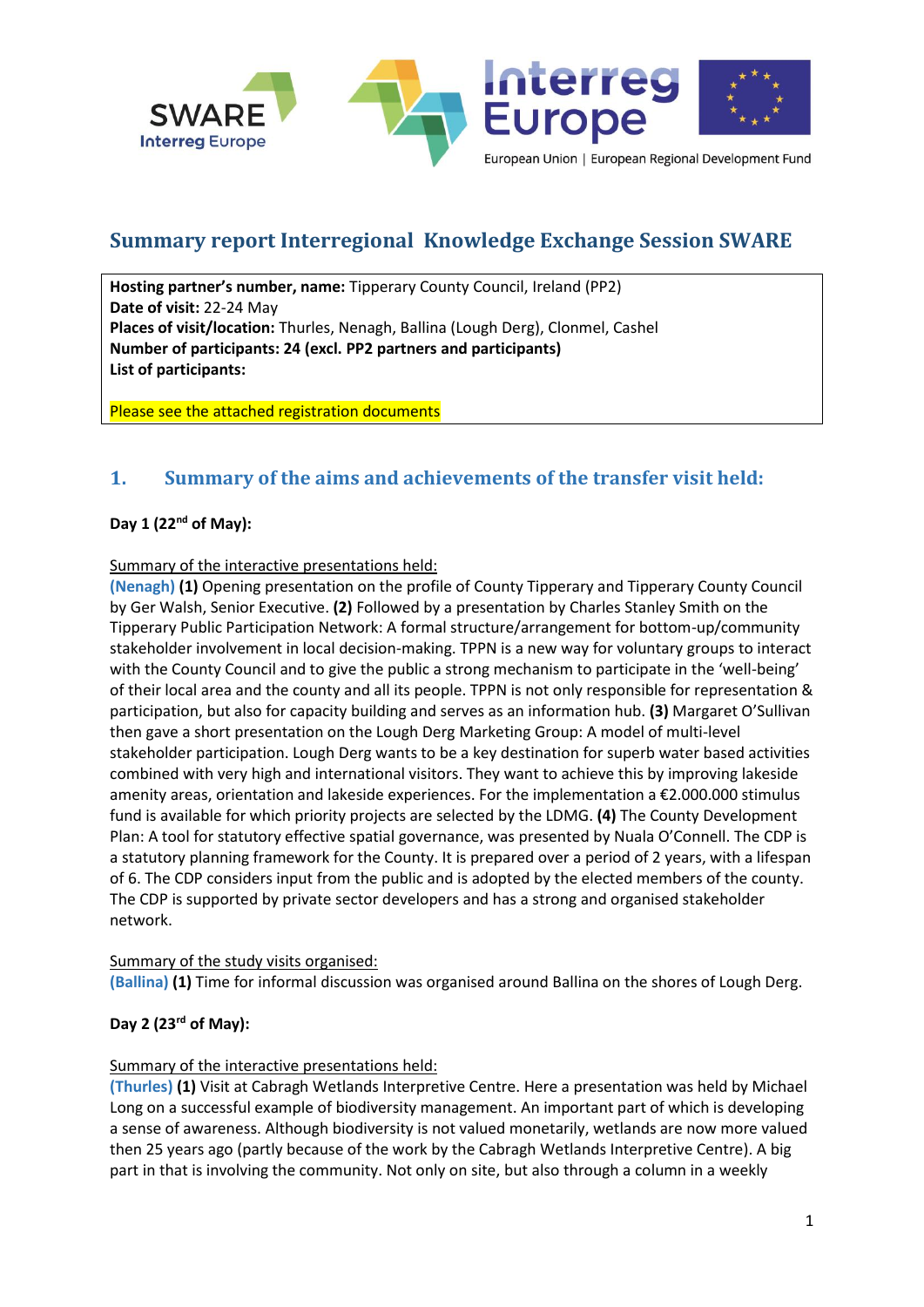

newspaper to remind people of the important issues. Cabragh Wetlands Interpretive Centre also works with schools and are part of the curriculum of the schoolchildren. During this course the knowledge on the importance of biodiversity is transferred. A shared sense of awareness is thus created. **(2)** Roisin O'Grady presented the River Suir heritage audits: Local involvement in datacollection. An important aspect of the heritage audits is that it is research done for the community by the community. The key is local participation. Heritage audits are done on built and natural heritage through public consultation. Local stakeholders are invited (also involving TPPN). The gathered information is used to inform future policy and development proposals, improve understanding of the river corridor and to enhance the heritage tourism experience of visitors and residents alike. **(3)**  Further a presentation on the Local Authority Waters and Communities Office (LAWCO) by Fran Igoe: a new approach to engaging local communities and promoting public participation in the management of our Water environment was given by Fran Igoe. LAWCO operates to coordinate the water quality work of Local through agreed regional structures, thereby providing a collaborative approach to river catchment management. LAWCO also engages local communities and promotes public participation in the management of the water environment. Again, creating awareness is an important goal.

#### Summary of the study visits organised:

**(Clonmel) (1)** A study visit was organised in Clonmel along the River Suir Blueway. Here all partners were introduced to the newly developed Canoe Slalom Course and to flood protection measurements on the shores and the user involvement to eliminate the contamination with an exotic bacteria. This issue was guided by Valerie Connolly.

**(Cashel) (2)** A visit to the historic town of Cashel was organised. Partners were free to walk around the ancient town and castle.

## **Day 3 (24th of May):**

#### Summary on interactive workshops:

**(Thurles) (1) Workshop 1: Data collection and monitoring: stakeholder participation** *(Róisín O'Grady, PP2).* 

Participating partners/stakeholders: Manita Koop, Stephan van Dijk (PP1), Carlo Ferrè, Edo Bricchetti (PP3), Zsófia Dolník-Domany, Miléna Molnár (PP4), Lelde Ãbele, Linda Krūmina (PP5), Bas Leurs (PP6).

*Presentation 1: Ecomuseum Martesana: a managing system of socio-economic assets in the Navigli area (Edo Bricchetti); Presentation 2: Discovering Naviglio Grande (Carlo Ferrè); Presentation 3: Értéktár, a method for data collection (Miléna Molnár).* 

#### *Outcome statements:*

- It is necessary to develop a format in which to give structure to all data, in a way presentable, and easy to understand for civil servants and;
- Simplification works better in reaching the goals.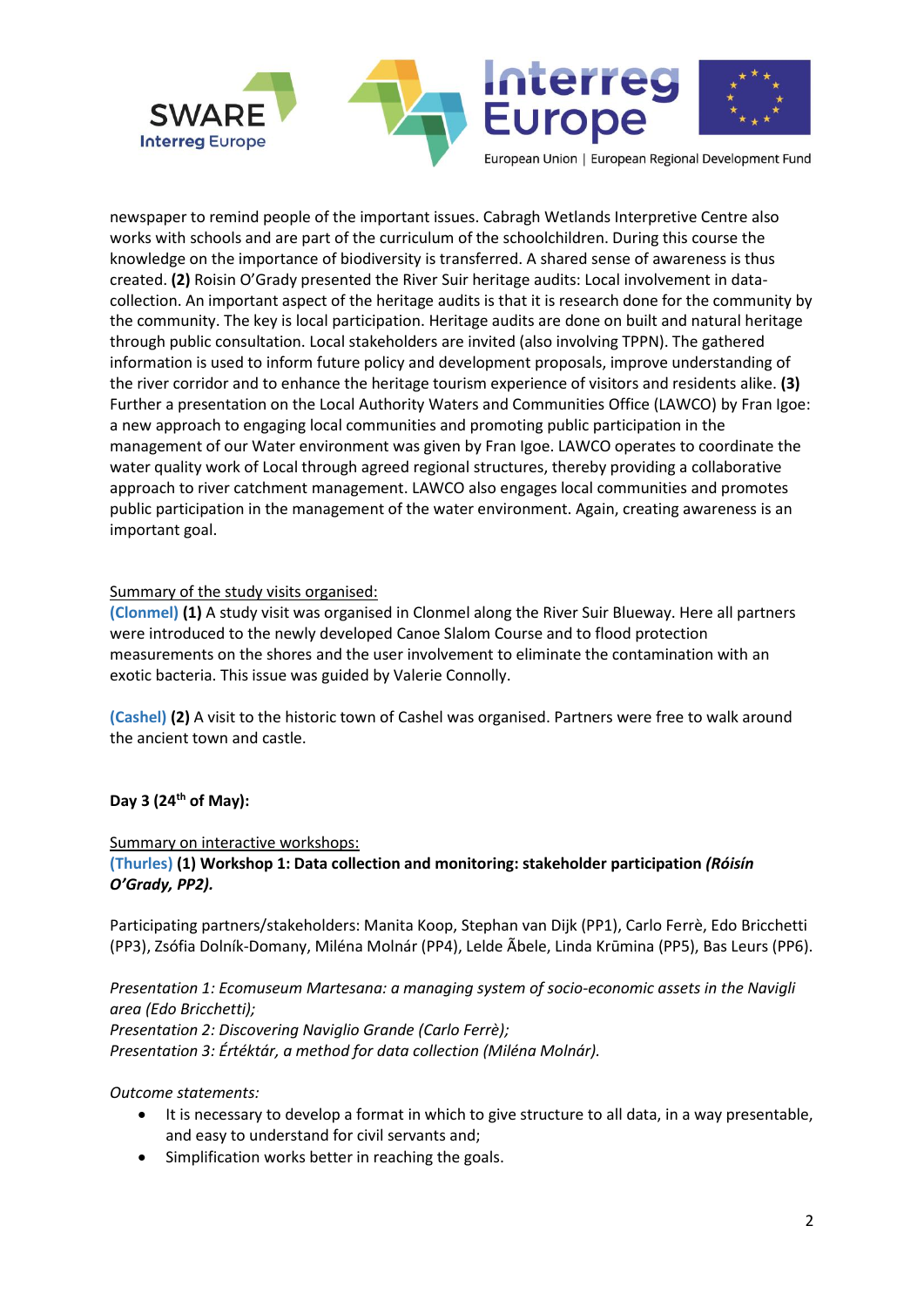

## **(2) Workshop 2: Fostering stakeholder involvement in public/policy-making structures** *(Michael Moroney, PP2).*

Participating partners/stakeholders: Jan Kragt, Marcel de Ruijter (PP1&PP6), Mila Campanini (PP3), Béla Keszegh, Zoltán Bara (PP4), Jolanta Sausina, Janis Rubulis (PP5).

*Presentation 1: Zoetermeer (Jan Kragt);* presented on the growth of the city and of the foresight and proactive planning in connecting the city centre to outside water bodies to allow for greater connectivity/functionality.

*Presentation 2: Dutch Water Authorities (Marcel de Ruijter);* outlined the nature and role of the Water Authorities and spoke about the "interest-pay-say" principle.

*Presentation 3: River contracts as governance instruments (Mila Campanini);* presented on the use of multi-scale River Contracts in the Lombardy Region to involve public and private actors.

*Outcome statements:* 

- It is critically important to involve stakeholders/actors of all types in public/policy-making structures in order to produce effective solutions for complex situations.
- "Co-creation" of solutions/policies between public and private stakeholders.
- There is no "one-size-fits-all" approach to ensure the involvement of stakeholders/actors.
- The situations are, broadly, similar in all regions; the differentiating factor between regions is scale; this means, therefore, that we can learn from each other.

## **(3) Workshop 3: Investing in green/blue infrastructure to promote sustainable socio-economic activity at local level.** *(Valerie Connolly, PP2).*

Participating partners/stakeholders: Ronald Waterman (PP1&PP6), Laura Burzilleri, Dario Parravicini (PP3), Pál Banai Tóth, Orsolya Békési (PP4), Mãris Lietuvietis (PP5), Hans Heupink (PP6).

*Presentation 1: Aquapuncture: optimal use and adaptation and management of inland waterways and their waterfronts (Ronald Waterman);* 

*Presentation 2: Area integrated project for the development of the Navigli Canals System (Laura Burzilleri);* 

*Presentation 3: Green blue investment in the region of municipality of Mo*ča (Pál Banai Tóth).

*Outcome statements:* 

- Identify the different and common interests of the diverse user groups
- Involve the development of the adjacent areas of inland waterways
- Communicate this both issues to stimulate and support the endurance of the policy makers.

## **2. Title of good practice(s) involved in the transfer visit and introduced to the participating partners:**

- Tipperary Public Participation Network: A formal structure/arrangement for bottomup/community stakeholder involvement in local decision-making;
- Lough Derg Marketing Group: A model of multi-level stakeholder participation;
- The County Development Plan: A tool for effective spatial governance;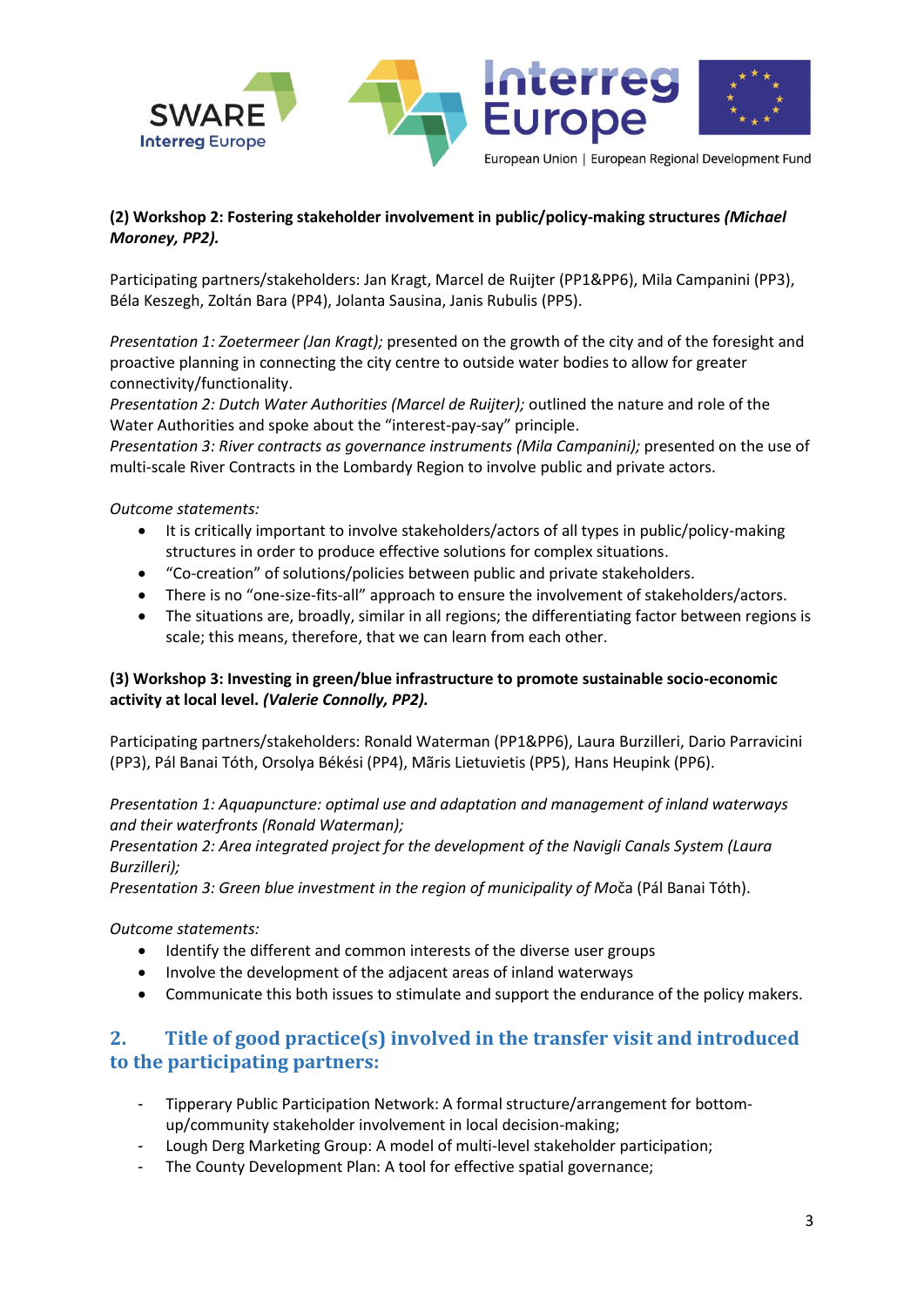

- Cabragh Wetlands Interpretive Centre: A successful example of biodiversity management;
- River Suir Heritage Audits: Local involvement in data collection;
- From the Green & Blue Futures project to River Suir Blueway: Collaboration with local communities;
- The Local Authority Waters and Communities Office (LAWCO): A new approach to engaging local communities and promoting public participation in the management of our water environment;
- Canoe Slalom Course river Suir.

## **3. Title of good practice(s) transferred or potentially transferable to any participating partners:**

- See list above (IRL).
- See description of day 3 (VAR).

## **4. Lessons learnt during the KES**

Although the territorial contexts of the partners are different from each other, the social ones are quite similar. Therefore, good practices presented have aspects that can be useful to all partners.

One of the main lessons learnt during the KES in Tipperary is the importance of a good structure for local involvement in decision making and data collection. It is important to have a network with which stakeholders are familiar with and through which stakeholders can have real representation in policy changes. TPPN is one of the main examples of direct stakeholder involvement: bottom-up, farreaching, wide variety of topics and a wide variety of stakeholders. It is also learned that there is not one specific way in how to involve stakeholders/locals. They can differ widely – from public forums and questionnaires to individual talks. For the partners it might be different to which structure works best (one or more might structures might work).

It is also learnt that the answer for better stakeholder involvement is not further institutionalising, but bringing together passion, energy, knowledge and all the different stakeholders.

And: it is necessary that the authorities facilitate the network by financing it (and other needs), but they don't interfere with the process and outcomes.

There is also a need for efficient cooperation between municipalities and civil organizations regarding project planning considering various aspects of green/blue investments. LDMG shows that water crosses regional borders. This is the same for all partners involved. Within the LDMG it is shown that good cooperation can lead to results.

Also one of the lessons learned is that there is still a lot to learn in the different regions (e.g. the problems with the realization and financing of certain projects).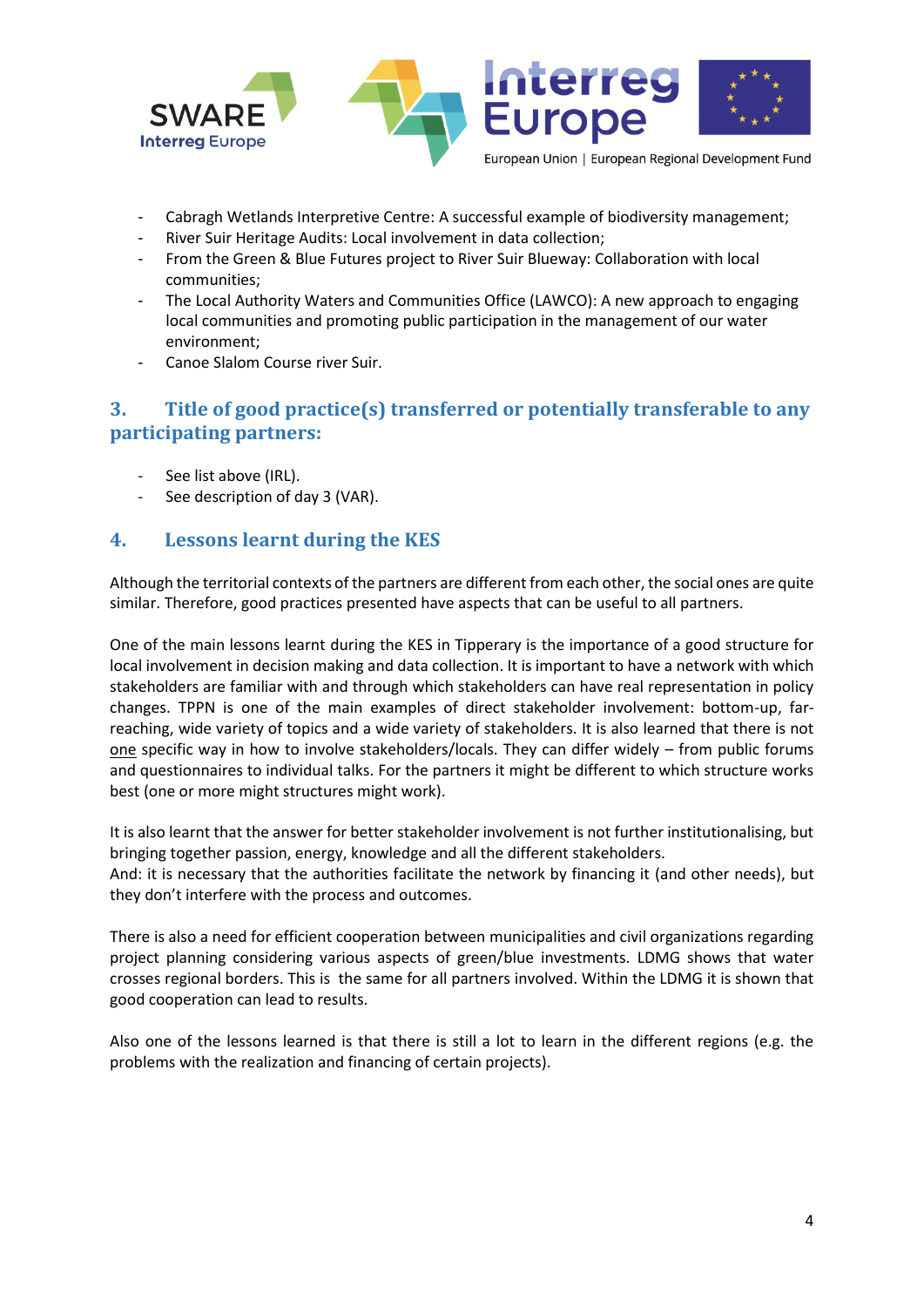

## **5. Proposed actions**

There are multiple actions proposed by the partners. Most of them of course considering actions within the different regions, but also proposed actions on a project-wide (EU) level.

Agreeable is that stakeholder meetings should be held in all five regions to inform the regional stakeholders of the outcome of the first KES. Following the application plan there are 2 planned SIG meetings per region in semester 3. Per partner region it could be decided if more stakeholder meetings are necessary. Also, policy makers should be made more adherent to reality and not only to general assertions.

It is also proposed to look at the options to formalize a participation network in close cooperation and consideration with/of existing networks. Within this, partners should also take into consideration the small stakeholders operating on the ground, as they are the main points of the everyday life and are the ones that exist independently from the political contexts. Further, partners have indicated the wish to start a common database. For these actions, funding is one of the main issues to tackle. Motivating locals to volunteer and making use of personal skills and thematic expertise could help in this regard.

Further, on a project-wide level, it is proposed to try and co-operate in constructing a unique guideline on how to influence the policy makers in planning concrete actions and invitations to exploit the formidable resources of tourism/heritage and green economy.

## **6. Interregional Knowledge Exchange Session Statement of outcomes**

Considering the discussions during the three-day visit (e.g. during study visits, presentations and workshops) and the provided conclusion reports by all partners, the statements below summarize the most important outcomes of the first Interregional KES visit for the SWARE project. The statements are numbered in no specific order of importance. Of course regarding the different. regional culture, habits and structures.

1. There is a need to further focus on the aspects of governance and try to cooperate in constructing a unique guideline on how to influence the policy makers in planning concrete actions and invitations to exploit the formidable resources of tourism/heritage and green economy;

2. It's absolutely necessary and urgent to have a common strategy in formulating a unique and very simple questionnaire on cultural and social needs related to the territory and heritage. If we don't know and if, above all, we don't know what people and stakeholders think of their own grounds where they live and operate, any tentative in planning action plans will be inadequate;

3. A common database on natural and cultural heritage (including the actors) is very important for the development of action plans. Stakeholders should be involved in the collection of data. It is necessary to take into account the propositions of local stakeholders and if possible implement them;